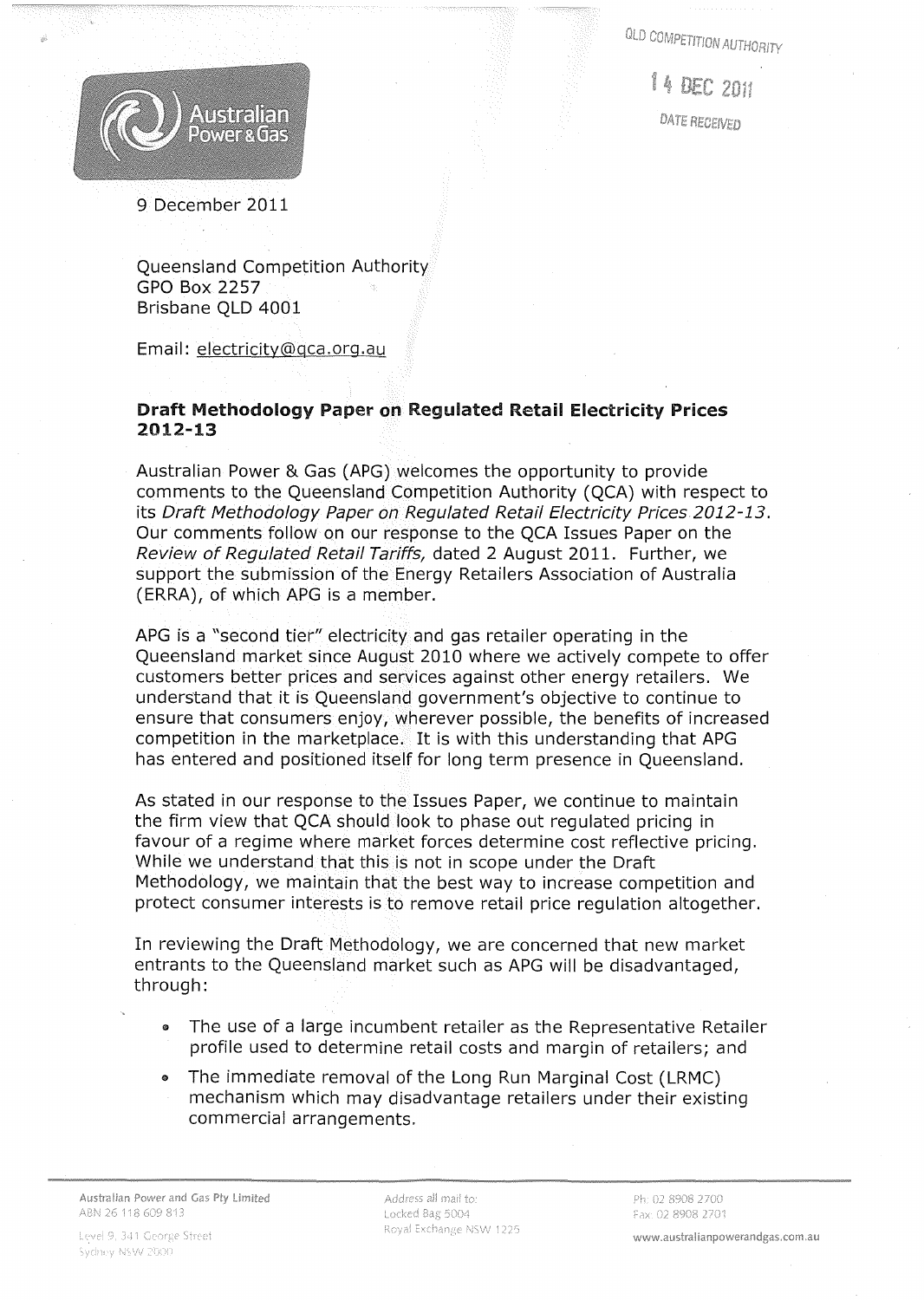### **Retail Costs**

We are concerned that the Representative Retailer profile used to determine an appropriate retail operating costs, customer acquisition and retention costs (CARC), and retail margin continues to be based on a large incumbent retailer. We do not see this as a significant improvement over the Benchmark Retail Cost Index (BRCI) methodology currently in place which also relied on retail costs of large incumbent retailers to determine operating costs, CARC and retail margins.

As a new market entrant, APG does not have the economies of scale of large incumbent competitors resulting in potentially higher retail operating costs and CARe. Those costs that have to be absorbed and effectively erode the retail margin set in the Draft Methodology at 5%. A number of retailers commented to the QCA on the Issues Paper that allowing for the Representative Retailer to be a new market entrant or small to moderate sized retailer would encourage a formula that reflected a wider range of market participants. This would ensure that most retailers would not be disadvantaged by the economies of scale of large incumbent retailers being reflected in the pricing formulae. Ensuring a level playing field in the price determination for new market entrants will increase competition and ultimately better consumer outcomes.

We understand that other jurisdictions, such as South Australia, have adopted a new entrant retailer focus to ensure that electricity retailers will be able to effectively compete in the market and deliver the benefit of competition to consumers.

We therefore recommend as part of the review of the draft methodology's impact on retailers that consideration be given to ensuring that the Representative Retailer profile be one that will encourage market entrants and increased competition.

## The Impact of Removing the LRMC

As stated in our comments to the Issues Paper, we see merit in the approach taken by the QCA in adopting a more market based approach to determining energy costs for retailers. However, we are concerned to see that QCA has removed the LRMC mechanism, the effective price floor, which will likely have serious repercussions on retailers existing wholesale purchasing arrangements and current customer contracts.

APG has been operating in the Queensland market since August 2010 and has built its offering of competitive rates to customers and our long-term wholesale purchasing position based on the current regulated retail methodology, which includes a price floor. Removal of the price floor may effectively price wholesale electricity purchased under long-term contracts above that of the regulated retail price thereby reducing the current headroom allowed under the current methodology. The net impact of this scenario may be higher prices experienced by consumers or reduction in the number of retailers able to viably operate in the market.